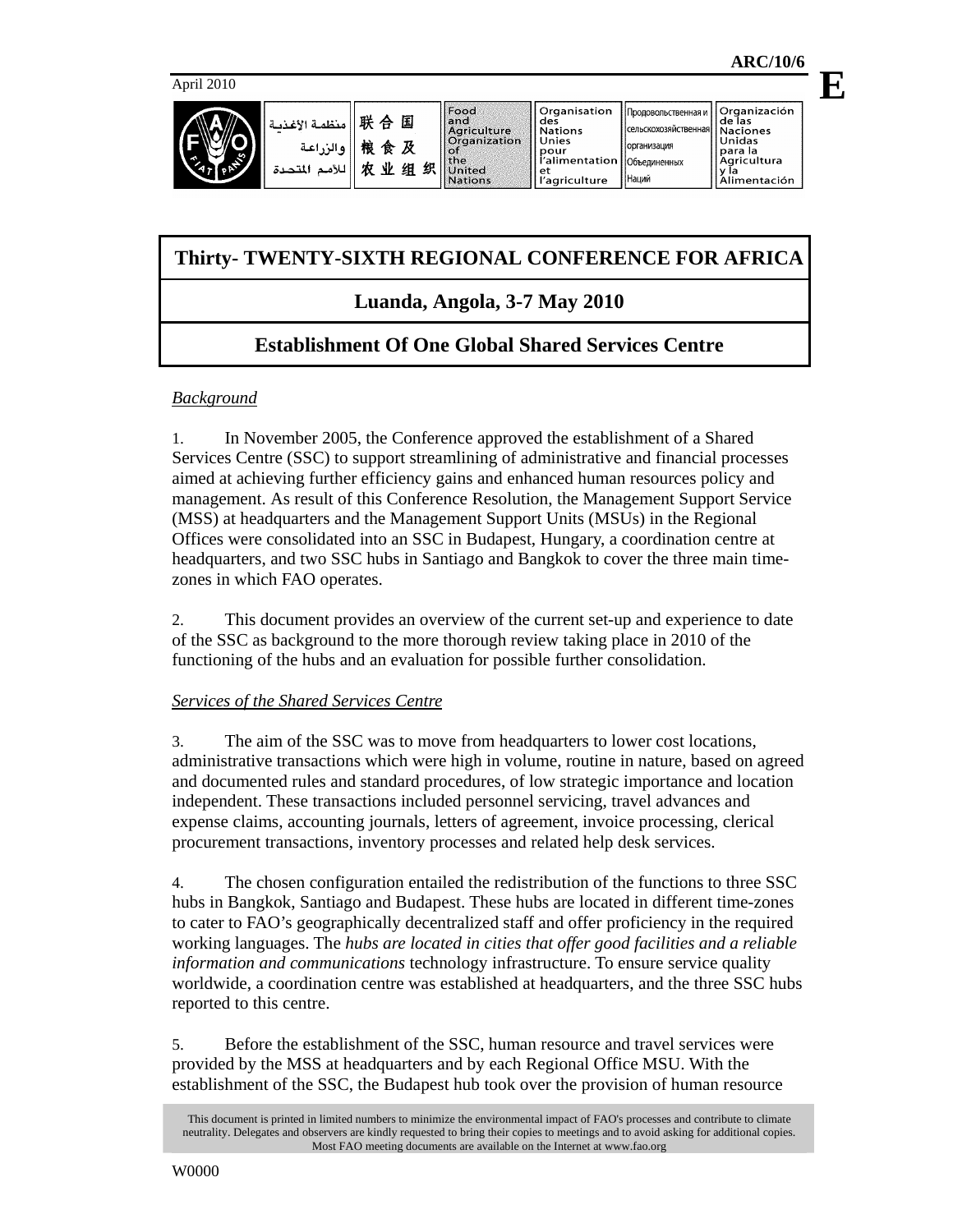and travel services for Europe and Central Asia (including headquarters), Africa and the Near East. For Asia Pacific and Latin America/Caribbean, SSC hubs in Santiago and Bangkok provide these services.

6. The Budapest office also took over a number of other services previously located at headquarters, namely support to system users, processing of purchase orders, and, for headquarters, processing of accounting journals and invoices and management of vendor banking instructions and staff receivables.

### *Establishment of the Hubs*

7. Budapest was chosen as the main hub following a careful review. One deciding factor was that the Hungarian government offered particularly favourable conditions for the establishment of a SSC hub, including the full refurbishment of accommodation in the Ministry of Agriculture. This, coupled with the favourable staff cost differentials between Hungary and other locations, made the proposal cost effective and efficient, and the Agreement with the Republic of Hungary for the Budapest hub was signed in early 2007.

8. The proposed structure of the Budapest hub, together with changes needed in Bangkok and Santiago, was described in document CL 131/18 of November 2006. It included a net reduction of 72 posts at headquarters (leaving a small coordination centre) and a net reduction of 20 posts in the Regional Offices for Africa (RAF) and the Near East (RNE). It also entailed the creation of 72 posts in Budapest and five additional positions in the hubs in the Regional Offices for Latin America and the Caribbean (RLC) and Asia and the Pacific (RAP) Regions resulting in a net reduction of 15 posts overall.

9. The final SSC structure as presented in the PWB 2008-09 was as follows:

| <b>Location / Unit</b>    |                 | <b>Number of FTEs</b> | <b>Total</b>           |       |
|---------------------------|-----------------|-----------------------|------------------------|-------|
| <b>Headquarters</b>       |                 | <b>Professional</b>   | <b>General Service</b> |       |
|                           | <b>AFDS</b>     | 16                    | 17                     | 33    |
| <b>Regional Locations</b> |                 |                       |                        |       |
|                           | Bangkok         |                       | 12                     | 13    |
|                           | Santiago        |                       | 10                     | 11    |
|                           | <b>Budapest</b> | 9                     | 86                     | $95*$ |
| <b>Total</b>              |                 |                       | 125                    | 152   |

#### **Table 1. Established staffing of the SSC in 2008-2009**

\* 72 are regularly established positions and 23 are temporary

10. The decision by FAO is in line with that made by other public sector and private institutions, many of which have established SSC in low cost locations to take advantage of the salary cost differential. In FAO's case, the savings resulting from the transfer of 72 positions from Rome to Budapest amounted to approximately USD 8 million per biennium.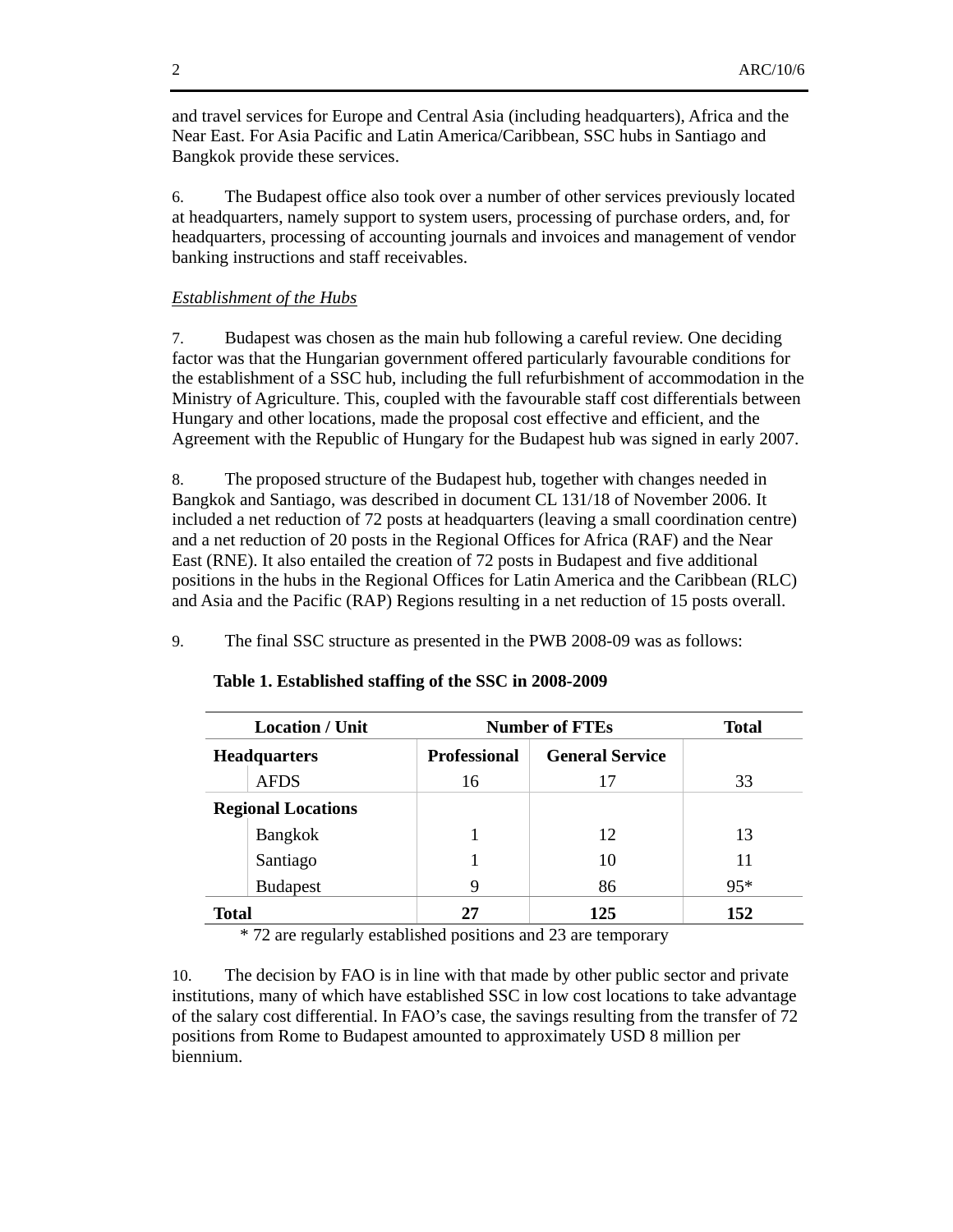11. The implementation of the SSC was phased over the period 2008-2009 with most of the functions operational by the end of 2008. In January 2008, the SSC hubs in Bangkok and Santiago became fully operational, and the Budapest hub opened with a first complement of about 25 staff. The headquarters MSS, and RAF and RNE MSUs ceased to exist, and all staff were successfully redeployed.

### *External Reviews of the SSC*

12. In 2008 and 2009, two major consulting firms undertook an initial examination of the present configuration of the SSC hubs. Firstly, the Root and Branch Review conducted by Ernst  $&$  Young<sup>1</sup>, did not perform an in-depth study, but nevertheless recommended consideration of a single hub structure (as per current best practice) and of additional services to be offshored. A second consulting  $\lim^2$  then undertook a more detailed review of the Rome and Budapest staffing levels. In comparing workload indicators from before and after the establishment of the SSC, the consultants noted that the number of transactions per full-time equivalent staff was between 1.5 and 2 times higher in Budapest than in Bangkok and Santiago, and that the volume of transaction processed by FAO globally was low compared to industry standards using multi-hub structures. They also noticed that the average response time of the SSC was more than 24 hours per transaction, thus making time-zone considerations less relevant. As a consequence, they recommended consideration of a single hub structure in Budapest. The consultants also recommended further consolidation and offshoring of headquarters functions to Budapest and the elimination of the SSC transaction processing services undertaken by the coordination centre in Rome.

### *Members' Guidance*

13. In July 2009, the Finance Committee reviewed a progress report on the SSC hub in Budapest, which included information on the services provided and cost savings achieved, as well as highlights of the recommendations stemming from the Root and Branch Review and the second external review. The Committee was also informed that the Secretariat was undertaking further analysis of the recommendations of this second review.

14. The Finance Committee commented favourably on the savings achieved so far (over USD 8 million per biennium), and the potential savings arising from the creation of a global hub, which were estimated at an additional USD 1.8 million per biennium. With a view to the potential efficiency gains and savings, the Committee strongly encouraged the finalization of the internal review. The outcome of the review and proposals for the establishment of a single global hub, were to be presented in the PWB 2010-11. The Committee welcomed the satisfactory progress on the SSC and supported efforts by Management to seek further improvements in efficiency and effectiveness of these functions.<sup>3</sup>

 $\overline{a}$ 

<sup>&</sup>lt;sup>1</sup> FAO Root and Branch Review Final Report (April 2009), Ernst & Young

 $2$  FAO SSC Organizational review (May 2009), Accenture

 $3$  CL 137/4, paras 68 – 70.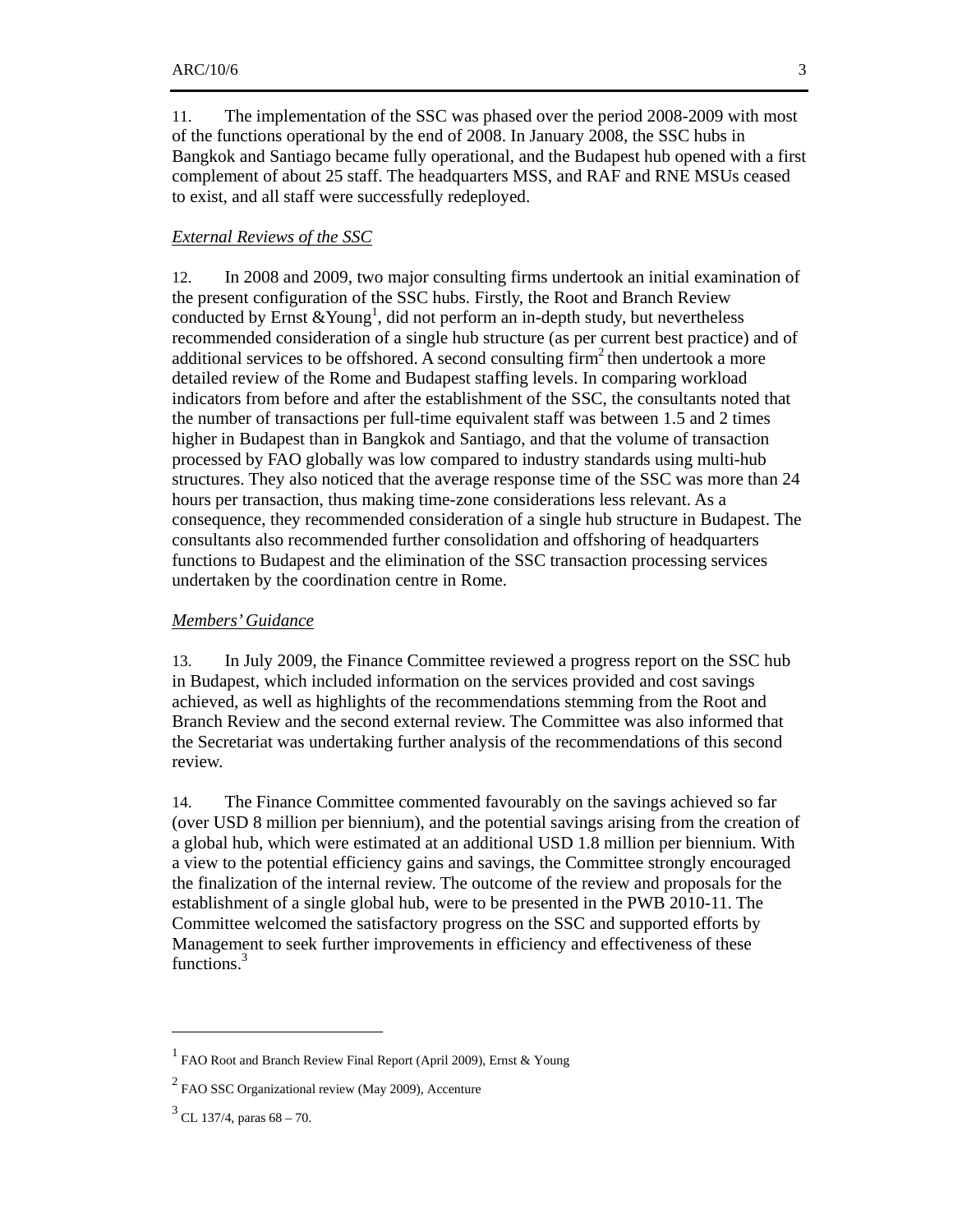15. The Report of the 137<sup>th</sup> Session of FAO Council's Report (CL 137 REP) indicated that: The Council took note of the planned review of the Shared Services Centre for possible creation of a global Shared Service Centre hub, referred to in the PWB 2010-11. It stressed that any decision regarding the closure of the Shared Services Centre in Bangkok and Santiago must be preceded by in-depth study and analysis, taking into account both efficiency and effectiveness concerns. The Council looked forward to a transparent and consultative review and decision-making process based on such detailed information, including consultations with the Regional Conferences as well as the Finance Committee" (paragraph 23).

16. In November 2009, the Conference voted a budgetary appropriation which included unidentified further efficiency gains of USD 12.4 million and one-time savings of USD 10.4 million which need to be achieved in 2010-11. The Conference requested that measures for these savings include, in particular, actions that protect the delivery of the technical and economic programmes of the Organization.

#### *Plans for 2010*

17. In line with the guidance of its governing bodies, the Organization is committed to providing Shared Services in the most efficient and effective manner across all FAO offices. It will therefore evaluate and implement recommendations stemming from the external reviews, taking Members' guidance into consideration, as necessary.

18. In the PWB 2010-11, the Organization has already implemented the recommendation to close the SSC coordination centre in Rome, with some posts abolished and others transferred to divisions within the Corporate Services, Human Resources and Finance Department (CS). The post of Chief, SSC, D-1, will move to Budapest in July 2010. Furthermore, CS department is planning to undertake in 2010 a thorough review of the SSC Bangkok and Santiago hubs, including the efficiency and effectiveness, quality of service as well as arrangement of any additional services provided by the SSC hubs in addition to their current responsibilitiesand an assessment of the effectiveness of administrative services for the Near East and Africa Regions which have been provided from Budapest since 2008. The review will include an appraisal of the interaction of the SSC hubs with the offices in the geographical region they service to assess their efficiency and effectiveness, including relevance of the time-zone considerations

19. In addition to confirming the estimated savings of USD 1.8 million in moving to a single hub structure in Budapest, the review will also consider the efficiency and effectiveness of the current administrative service delivery to all regions. For example, the Regional Offices already operating without an SSC hub since 2008 have highlighted a lack of focused and knowledgeable local presence of administrative staff, in particular in Human Resource matters such as recruitment, organizational design, staff development and career planning, and in dealings concerning complex administrative policy matters. These considerations could lead to a re-investment of part of the savings in improved regional administrative support, especially in light of additional financial and budgetary delegations from headquarters to the regions that are to be implemented from 2010.

20. Based on this review, the business case for a global hub will be finalized taking into consideration the results of the consultation with the regional conference. A